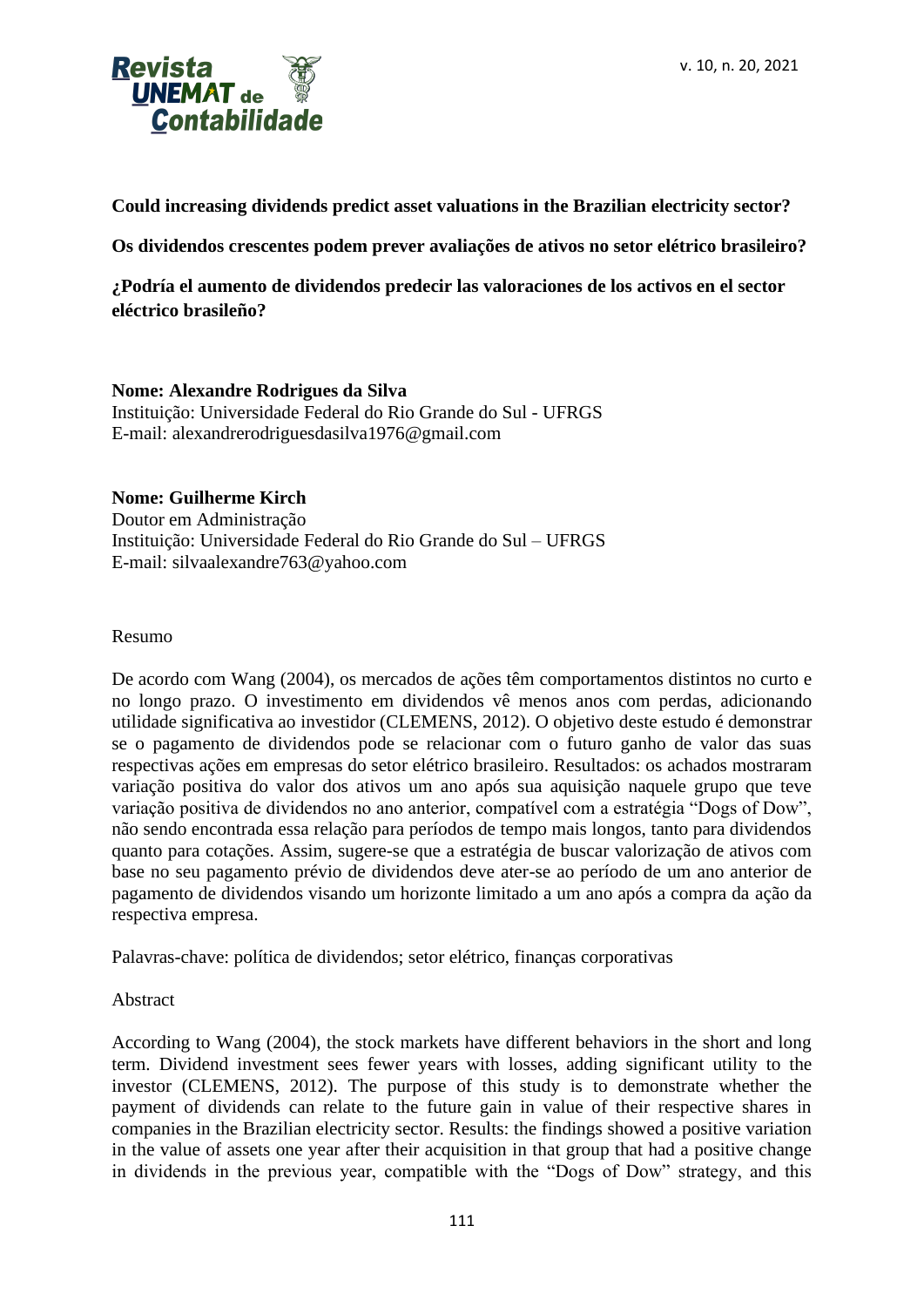

relationship was not found for longer periods of time, both for dividends and for stocks prices. Thus, it is suggested that the strategy of seeking asset valuation based on its previous dividend payment should be limited to the previous year's dividend payment period, aiming at a horizon of one year after the purchase of the respective company's share.

Keywords: dividend policy; electric sector, corporate finance

Resumen

Según Wang (2004), los mercados de valores tienen comportamientos diferentes a corto y largo plazo. La inversión en dividendos ve menos años con pérdidas, lo que agrega una utilidad significativa para el inversionista (CLEMENS, 2012). El propósito de este estudio es demostrar si el pago de dividendos puede relacionarse con la ganancia futura en valor de sus respectivas acciones en empresas del sector eléctrico brasileño. Resultados: los hallazgos mostraron un cambio positivo en el valor de los activos un año después de su adquisición en ese grupo que tuvo un cambio positivo en los dividendos en el año anterior, compatible con la estrategia "Dogs of Dow", y esta relación no se encontró para períodos de tiempo más largos, tanto para dividendos como para cotizaciones. Por lo tanto, se sugiere que la estrategia de buscar la valoración de activos con base en el pago de dividendos anterior debe ceñirse al período de pago de dividendos del año anterior, con un horizonte limitado a un año después de la compra de la acción de la respectiva empresa.

Keywords: política de dividendos; sector eléctrico, finanzas corporativas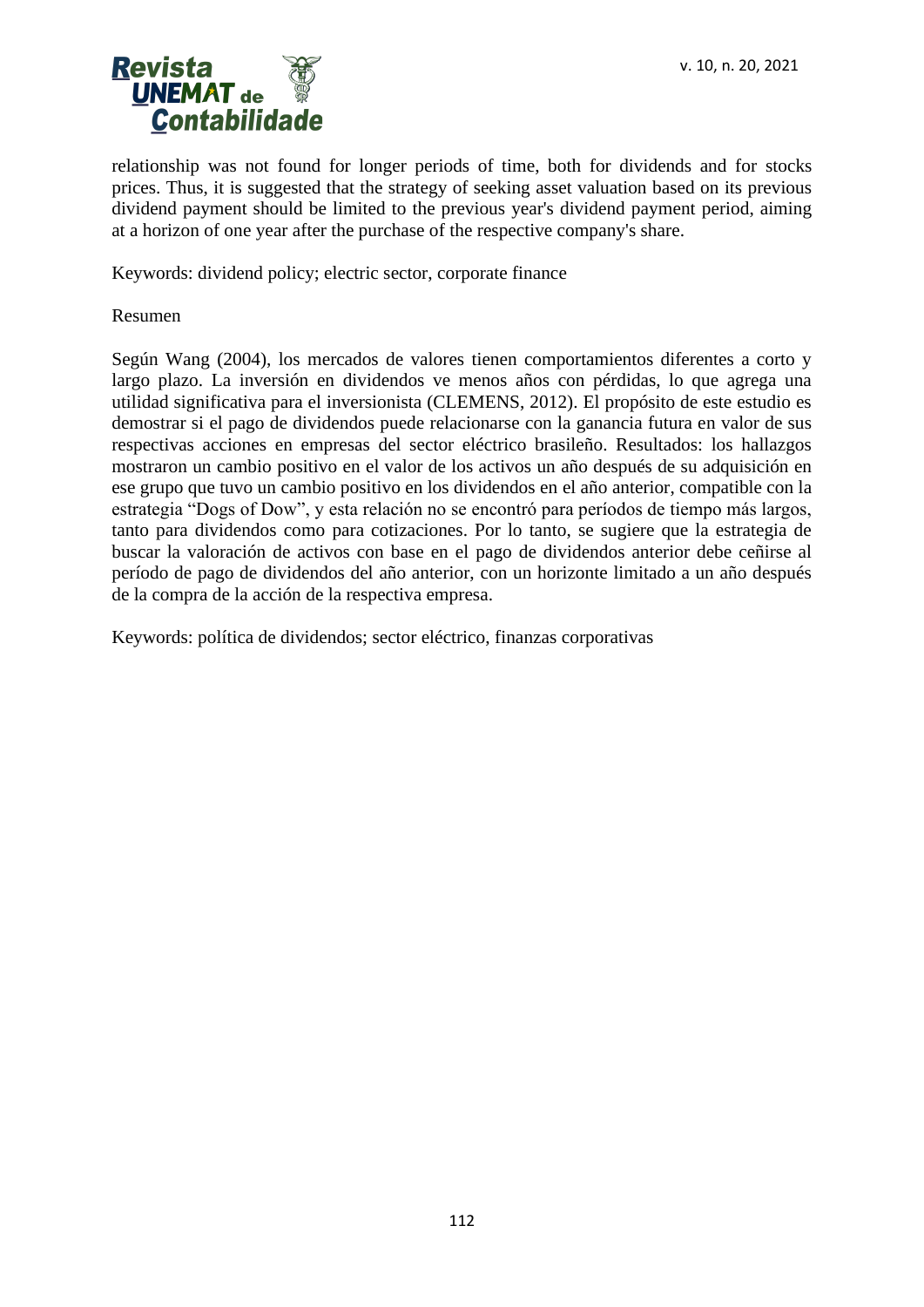v. 10, n. 20, 2021



## 1 Introduction

According to Clemens (2012), a place of special interest for recent investors has been investing in dividends. Investing in dividends has historically outperformed the broader market and investing in value, while at the same time presenting less risk. Dividend investment "overrides" value investment and low volatility investment, but it is its own independent investment style. The specific reasons for the superior performance of investment in dividends are a reduction in agency costs associated with high free cash flows and a probable systematic pricing error (undervaluation) of shares with a high dividend payment. Dividend investment sees fewer years with losses, which, according to Prospect Theory, adds significant utility to the investor's experience. The author demonstrates that the superior performance of shares with high dividend yield was robust in the period 1928-2011. Since the underlying reasons for this superior performance are more behavioral than institutional in nature, history is likely to repeat itself.

Wang (2004) demonstrated the stock markets have different behaviors in the short and long term. In the short term, all stocks react to similar imminent economic forces and reflect investors' risk appetite. In the long run, some companies will disappear and fall by the wayside, while others may prosper and last for several human lives. Many of the short-term effects disappear in the long run with just a few macro themes and the economic forces remain intact. Only with the historical perspective is it clear which are the secular trends and which are just whims and fantasies of the markets. As shown by the term structure of the correlations, positive correlations between stocks or different classes of assets tend to decrease with the investment horizon, which highlights the divergent business realities and economic forces between companies, sectors and countries. Some structural issues in the fund management industry create their own fallacies. For example, with more and more money invested in index funds or S&P 500 companies, the index premium has increased over the past decade, creating a new anomaly, which may eventually lead to underperforming passive investment. With fund managers focusing on short-term performance and under business pressure, some inefficiencies and differences in the long-term market remain under-exploited. The behavioral finance theory offered more insight into market inefficiency and investors' overreactions in the long run. Excessive investor confidence about the accuracy of private information and its ability to forecast leads to a short-term price boost, excess volatility and eventual reversion to the average.

DeBondt and Thaler (1985) show that, based on Center for Research in Security Prices CRSP data between 1926 and 1982, previous "losing" shares gained about 25% more than previous "winning" shares thirty-six months after the portfolio was formed. Lakonishok *et al*. (1994) argue that market participants appear to have consistently overestimated the future growth rates of glamorous stocks in relation to value stocks. Consequently, value strategies produce higher returns than glamor strategies in the long run, with an average annual spread of around 10%. Using conventional risk measures, value strategies also seem to be no longer risky. The notion that stock returns are more explainable and predictable in the long run is also supported by Fama and French (1988b), Fama (1990) and Cochran *et al.* (1993).

Firms from the Brazilian electricity sector, unlike other sectors, have their own characteristics that put them in a separate group, distinct from conventional economic theory. Because they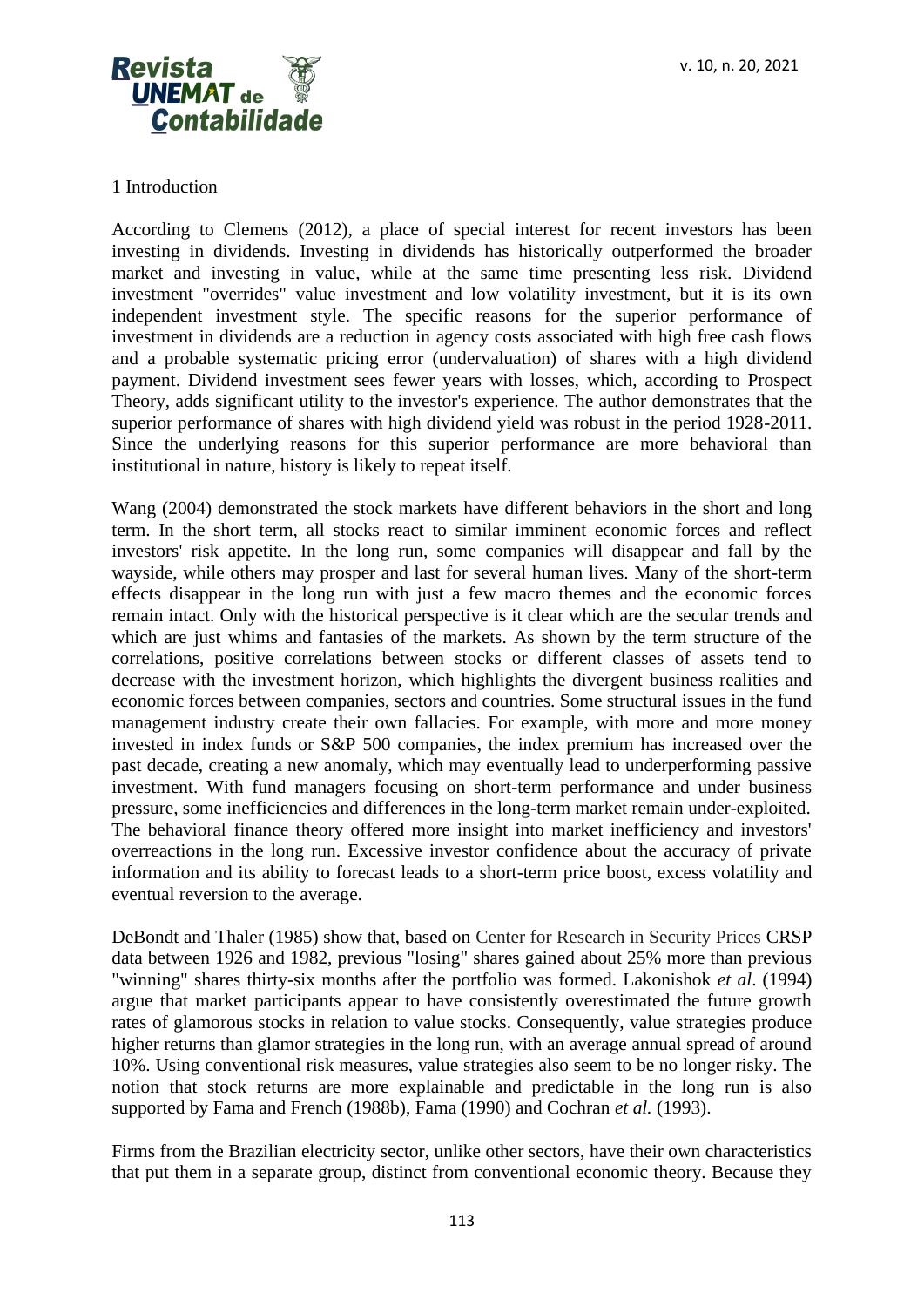

are public utility companies (utilities), they operate from public concessions (hence also the term "concessionaires"). Despite its form of operation, which varies from electricity generation to transmission and distribution, its service is subject to regulatory agencies that, in addition to inspecting the quality of service provision, define the pricing of the fees charged (SILVA and KIRCH, 2020).

The electricity sector, not only because it is classified as part of the public concession sectors that makes it different from other sectors of the economy, but, due to its specific form of regulation, places it on a different level. According to Bernardino *et al.* (2015), it is a regulated sector and subordinated to public policies related to price, contribution margin and returns. In the Brazilian case, its regulatory structure resulting from the time of privatizations that occurred in the 1990s creates, in a sector already full of challenges, very important issues, such as the dividend policy (SILVA; KIRCH, 2019). Companies in the electricity sector are characterized by paying high dividends (BRIGHMAN et al., 2001), in some cases with a payout of more than 100%, a fact also presented in companies belonging to Brazilian electricity sector (RODRIGUES et al., 2016; SILVA, 2019).

The purpose of this study is to demonstrate whether the payment of dividends can relate to the future gain in value of their respective shares within the Brazilian electricity sector. This article is divided as follows: this introduction, followed by the theoretical framework where a bibliographic review is demonstrated which will support the working hypotheses. Then, the methodology details how the data was collected and analyzed. In the results section, the data analysis is shown according to the hypotheses and the results are discussed in the light of the literature. The article ends with the final considerations, where the conclusions are taken up.

## 2 Theoretical Reference

Clemens (2012) explain the literature on the performance of dividend yield as an investment strategy that can be divided into two broad categories: 1) the return forecast literature, which is more academic in nature and 2) the more oriented long-term return studies for the practice of various dividend strategies. The first category includes studies like Fama and French (1988), which found an increasing predictive power of dividend yield as the forecast horizon extended from months to years. The work of Ang and Bekaert (2007), concludes that the dividend yield is not (more) a good predictor of the subsequent return. One of the reasons may be the increase in the use of share buybacks as a way to return money to shareholders, as proposed by Robertson and Wright (2006), leaving the dividend yield to explain a smaller proportion of the shareholders' total cash return. The second category of literature is more concerned with the long-term returns of "simple" investment strategies, such as "The Dogs of the Dow", for example. "The Dogs of the Dow" is a simple investment strategy whereby, at the beginning of the year, the investor buys the ten shares in the Dow Jones index with the highest dividend yield. In the following year, the same procedure is repeated, etc. Looking at the gross or risk-adjusted return, the "Dogs of the Dow" dividend investment strategy has been a success throughout the 1961-1998 period in the USA. More interesting, however (given its lower level of diversification), is that the portfolio of 10 stocks with high dividends actually saw better overall risk metrics than the 30 stocks on the Dow Jones index.

A 38-year time series combining data from Hirschey (2000) and O'Higgins (2000) was created by Clemens (2012). Based on the analysis of this sample, the following general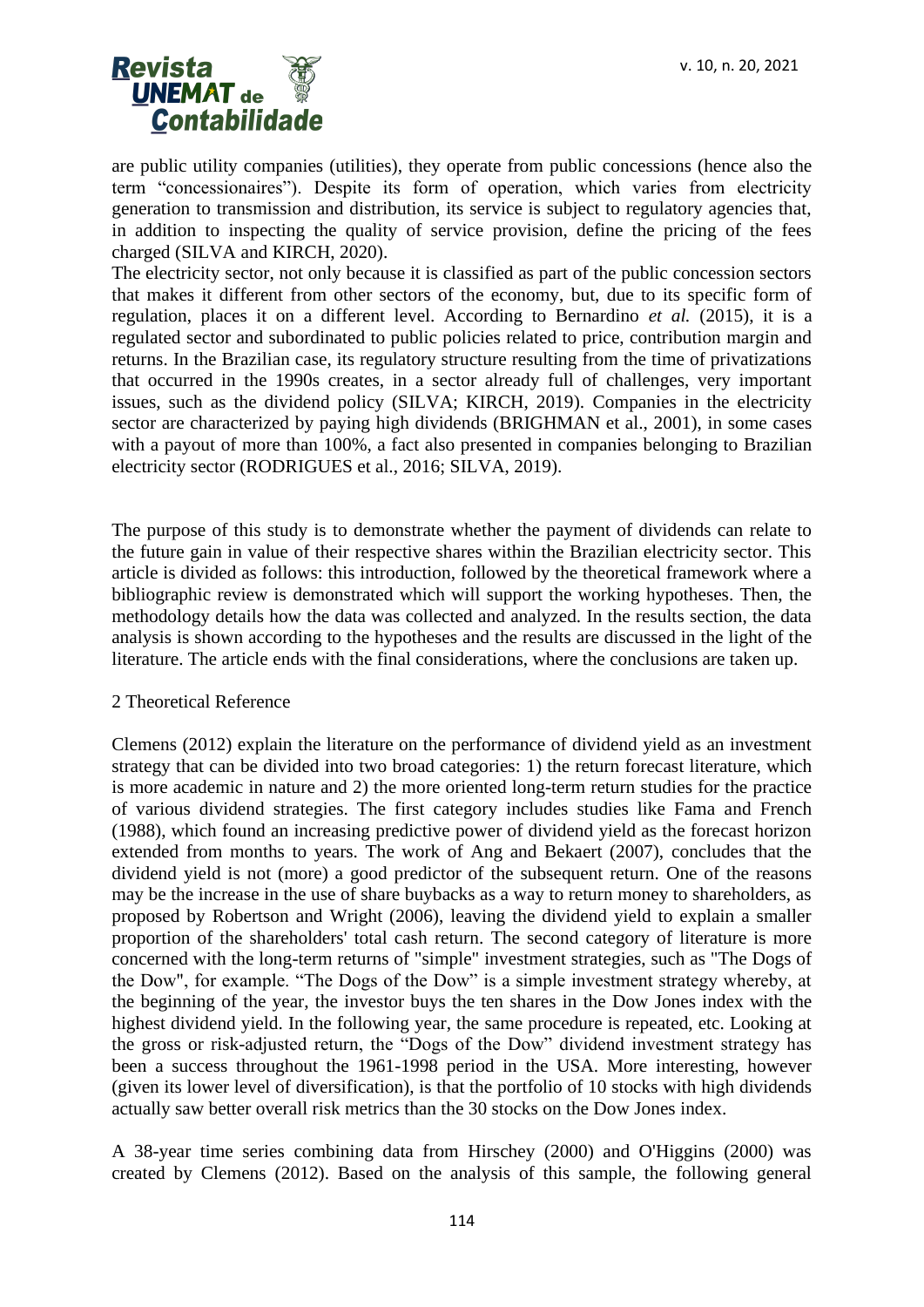

conclusion can be drawn about investment in dividends: a) being unique in its own right, investment in dividends overrides investment of value and investment of low risk; b) stocks with a high dividend yield tend to outperform stocks with a low dividend yield in the long run. However, Clemens (2012) demonstrates that extreme dividend yield actions carry some risks that can be avoided by focusing not only on dividend yield, but also on the persistence and sustainability of dividends.

Silva and Dantas (2015) point out that there is no conclusion regarding the relevance of dividends to the company's market value, but generally the management of companies treats dividend policy as an important factor. Ziv and Nissim (2001) provide strong evidence to support the information content of the dividend hypothesis. After controlling for the expected change in future earnings, changes in dividends are positively related to changes in earnings in each of the two years after the change in dividends. The authors also showed that changes in dividends are positively related to the level of future profitability, after controlling for book value, past and current profitability, expectations of the future profitability market as reflected in the price before the change in dividends, past dividends and dividend changes and consensus analyst earnings forecasts, when available. Results are maintained when profitability is measured in terms of future profits and future abnormal profits, but are stronger for abnormal profits. In this sense, it is possible to verify that, in the majority, the studies that investigated the theme in Brazil signaled a possible relationship between the variables market value and dividend policy (BRUGNI *et al*., 2012; CORSO *et al*., 2012; FORTI *et al*., 2015).

Viana Junior et al. (2017), based on the Theory of the Relevance of Dividends, investigated the relationship between dividend policy and market value at companies listed on the BM&F Bovespa. Through correlation tests between the variables analyzed and multiple regression with data in a balanced panel, data from 189 companies were analyzed, referring to the period from 2009 to 2014. The results showed that, when considering all companies, payout did not it presents itself in a significant way to explain the market value, which contradicts the findings of Brugni et al. (2012), Anjos and Monte (2013), Forti *et al.* (2015) and Viana and Ponte (2015). However, in a sectoral analysis, it was observed that, in Non-Cyclical Consumption and in Public Utility, the distribution of dividends can explain, statically, the market value. In these sectors, moreover, whose companies usually distribute high amounts of dividends due to, among other factors, the regulation by government agencies.

Silva and Kirch (2019), when applying the model of Elton and Gruber (1970) in the comparison among shares of the Brazilian electric system with the assets that make up the Ibovespa index, demonstrated that the shares of the electric sector have a greater possibility of generating price increases shares higher than 2% than those of the Ibovespa group after payment of dividends. This effect, however, was restricted to the first day ex-dividend and for companies with a yield below 2%.

In view of the above, the following hypothesis was reached:

Hypothesis: a) the amount of dividends paid in the Brazilian electric sector is related to the share prices in later periods; b) this correlation is positive; c) this correlation expands beyond the short term (fiscal year).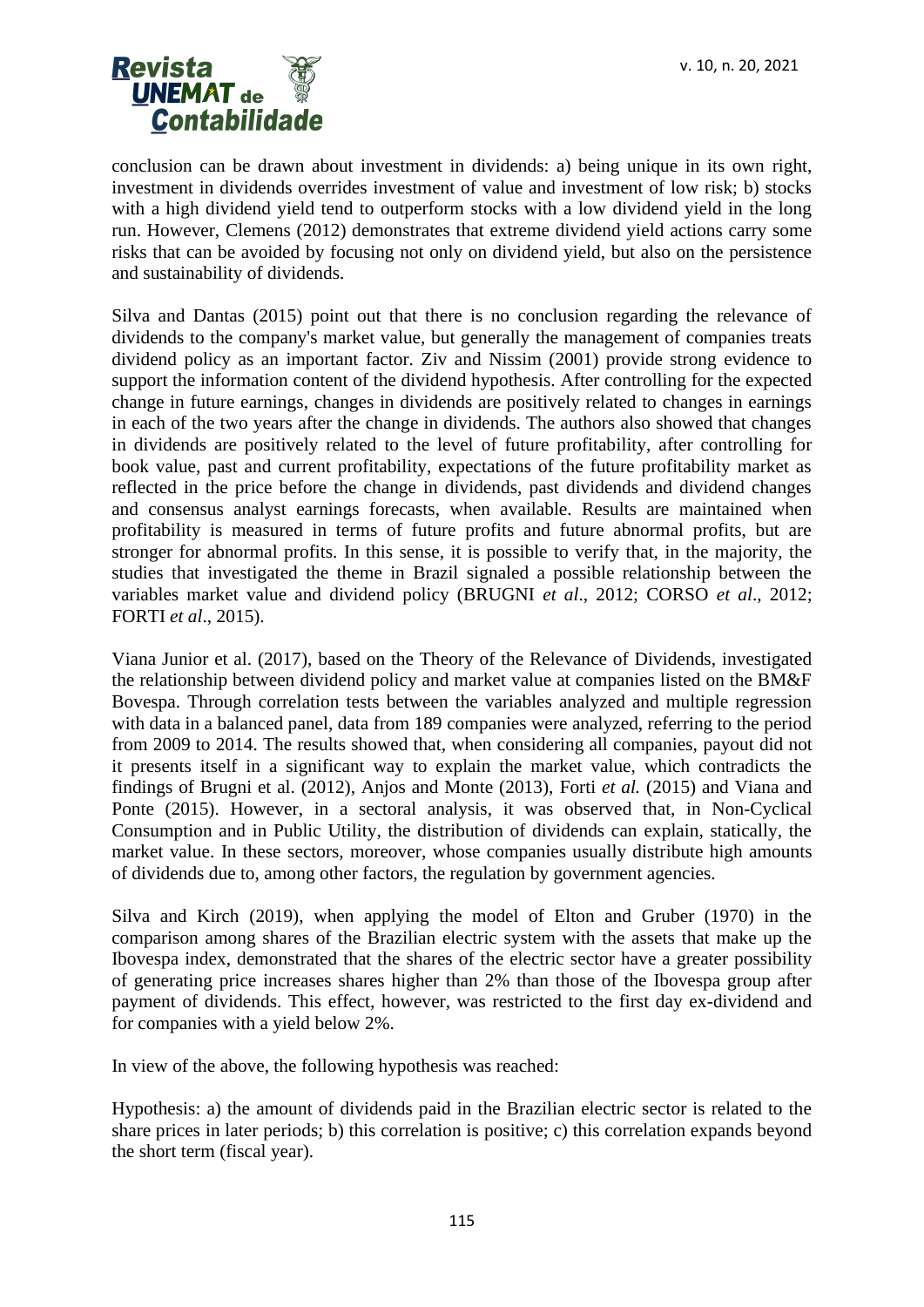

# 3 Methodology

Public companies in the electricity sector listed on B3 were selected from the Yahoo finance website. The collection period ranged from the  $IPO<sup>1</sup>$  of the shares until December 31, 2019. Dividend payment and quotation data for each company were collected. Initially, the data were grouped by means of annual variation of the share price and the annualized aggregate of dividend payments. Secondly, it was divided on a semi-annual basis. In each case, stocks whose quotes were below the 25th percentile and those whose quotes were above the 75th percentile were separated based on the annual variation of 1 or 3 years  $(t + 1)$  in relation to to and t+3 in relation to t0). The dividends of these 2 groups of percentiles were calculated as mean  $\pm$  standard error for the previous three years (t-1, t-2 and t-3 in relation to t0) in the case of 3 years and for the two previous years (t -1 and t-2 in relation to t0) in the case of 1 year. Then, the variation in the payment of dividends compared to the previous year and to the previous two and three years was compared. The same was done with the averages of the previous semester and of the previous 2 semesters of dividends and compared the variations in prices of semesters t-1, t-2 with semester t0. Student's t test was used with a significance level set at 0.1.

Chi-square test with a significance level of 0.1 was also used in two different situations: the first, on the subsample composed of shares with dividend variations below the 25th percentile and above the 75th percentile of the sample. Positive (negative) changes in dividends were compared to positive (negative) changes in share prices. The second form of evaluation consisted of using the entire sample in the analysis.

## 4 Results

Eighteen publicly traded companies in the Brazilian electricity sector were evaluated during the period from January 1, 2009 to December 31, 2019, totaling 155 companies-year or 324 companies-semester. Table 1 shows the variation of stock prices in 3 years (t3 in relation to t0), on average  $\pm$  standard error, divided into two groups according to the percentiles (below the 25 and above the 75) due to the variation in the dividends paid in one, two and three years prior to t0. Despite the variation in the dividends paid between the different groups of percentiles always showing statistically significant differences, the same did not happen with the stocks in the three periods studied.

However, the variation in dividends paid in the previous year showed that in the 75th percentile group there was an average appreciation of 42% in the following three years, compared to the 25th percentile group, which fell by 1.8%. The great dispersion of the results, however, explains the absence of statistical significance and the refutation of the hypothesis.

<sup>&</sup>lt;sup>1</sup> Initial stock offering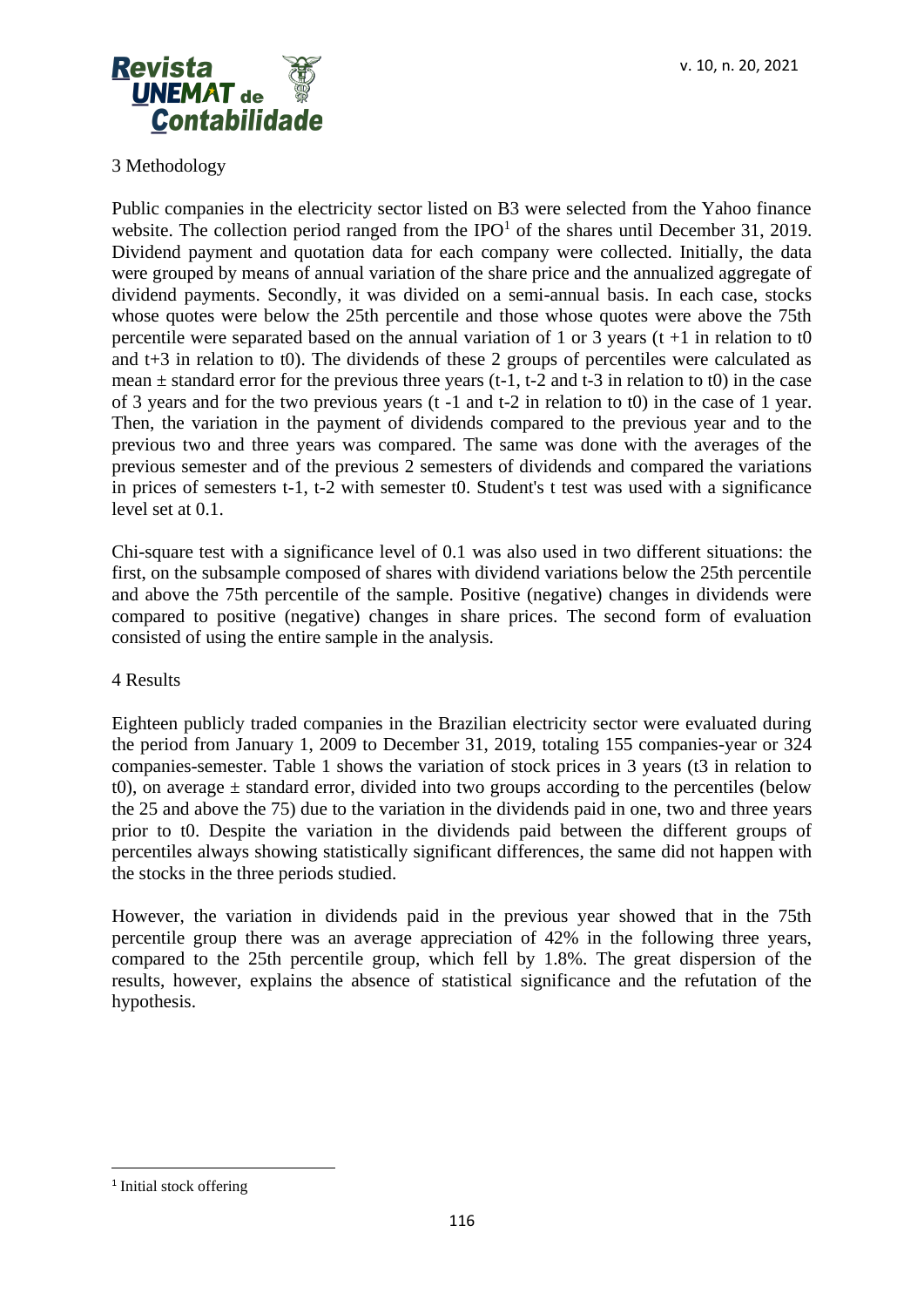

| Variation in dividends paid in the previous year        |                                |                                  |  |  |
|---------------------------------------------------------|--------------------------------|----------------------------------|--|--|
|                                                         | Dividends (mean $\pm$ standard | Share price (mean $\pm$ standard |  |  |
|                                                         | error)                         | error)                           |  |  |
| Above 75th Percentile                                   | $121,3\pm 15,7$                | $42 \pm 32.8$                    |  |  |
| Below 25th Percentile                                   | $-37,5+3,1$                    | $-1,8+12,9$                      |  |  |
| P value                                                 | $2x10^{-12*}$                  | 0,22                             |  |  |
| Variation in dividends paid in the previous two years   |                                |                                  |  |  |
|                                                         | Dividends (mean $\pm$ standard | Share price (mean $\pm$ standard |  |  |
|                                                         | error)                         | error)                           |  |  |
| Above 75th Percentile                                   | $124,7 \pm 10$                 | $27 \pm 38.5$                    |  |  |
| Below 25th Percentile                                   | $-35,9 \pm 2,2$                | $51,8+37,1$                      |  |  |
| P value                                                 | $3x10^{-16*}$                  | 0.74                             |  |  |
| Variation in dividends paid in the previous three years |                                |                                  |  |  |
|                                                         | Dividends (mean $\pm$ standard | Share price (mean $\pm$ standard |  |  |
|                                                         | error)                         | error)                           |  |  |
| Above 75th Percentile                                   | $141 \pm 19.8$                 | $35,1 \pm 55$                    |  |  |
| Below 25th Percentile                                   | $-29,6 \pm 2,9$                | $15,6 \pm 34,3$                  |  |  |
| P value                                                 | $6x10^{-9*}$                   | 0,77                             |  |  |

Table  $1$  – Change in share prices  $(\%)$  in 3 years based on the change in dividends paid  $(\%)$ Variation in dividends paid in the previous year

\* statistical significance

Table 2 shows the variation in stock prices in 1 year (t1 in relation to t0), on average  $\pm$ standard error, divided into two groups according to the percentiles (below the 25 and above the 75) according to the variation in the dividends paid in one and two years prior to t0. Despite the fact that dividends always present statistically significant differences, the same did not happen with prices in the two periods studied. However, the variation in dividends paid in the previous year showed that in the 75th percentile group there was an average appreciation of 47.4% in the following year, compared to the 25th percentile group, which suffered a 1.5% devaluation. The great dispersion of results, however, again explains the absence of statistical significance and the acceptance of the null hypothesis.

Table 2 – Change in share prices (%) in 1 year based on the change in dividends paid (%)

| Variation in dividends paid in the previous year      |                                       |                                         |  |  |
|-------------------------------------------------------|---------------------------------------|-----------------------------------------|--|--|
|                                                       | Dividends (mean $\pm$ standard error) | Share price (mean $\pm$ standard error) |  |  |
| Above 75th Percentile                                 | $58.3 \pm 5.3$                        | $47,4 \pm 31,8$                         |  |  |
| Below 25th Percentile                                 | $-21,8+3,3$                           | $-1,5+15$                               |  |  |
| P value                                               | $1.9x10^{-18*}$                       | 0,16                                    |  |  |
| Variation in dividends paid in the previous two years |                                       |                                         |  |  |
|                                                       | Dividends (mean $\pm$ standard error) | Share price (mean $\pm$ standard error) |  |  |
| Above 75th Percentile                                 | $91.9 \pm 9.1$                        | $4,6{\pm}21$                            |  |  |
| Below 25th Percentile                                 | $-31,6+3,6$                           | $13,5 \pm 17,9$                         |  |  |
| P value                                               | $5x10^{-17*}$                         | 0,75                                    |  |  |

\* statistical significance

Table 3 shows the variation of stock prices in one and two semesters (t2 and t1 in relation to t0), on average  $\pm$  standard error, divided into two groups according to the percentiles (below the 25th and above the 75th) according to the variation in dividends paid in the semester prior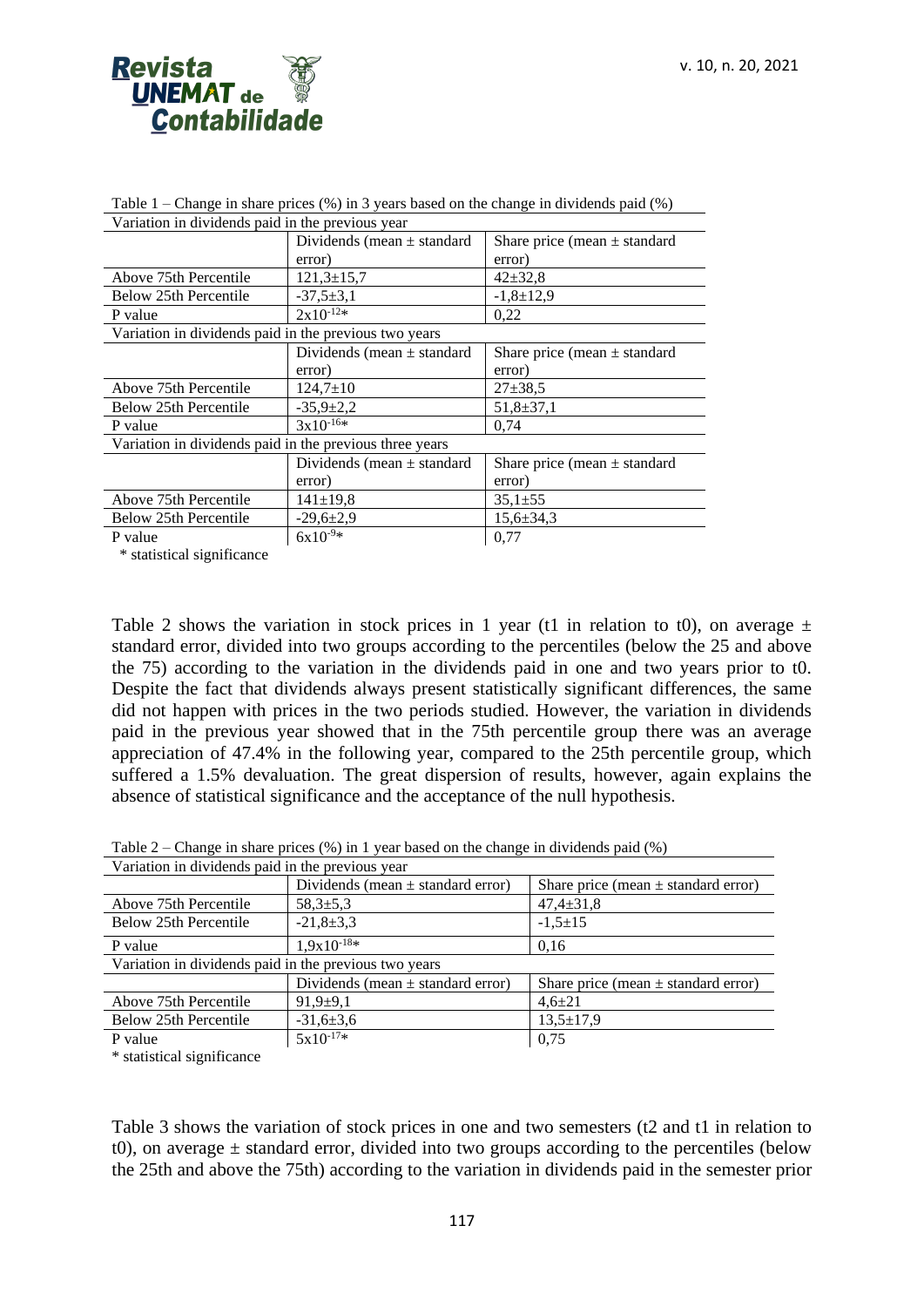

to t0. Despite the fact that the dividends always present statistically significant differences, the same did not occur with the stocks prices in the two periods studied, despite the difference among the prices: both the variation of the subsequent semester and of the two subsequent semesters showed that in the group with the greatest positive variation in payment dividends, the share price also suffered a positive variation.

| Variation of share prices in the subsequent semester      |                                       |                                         |  |  |
|-----------------------------------------------------------|---------------------------------------|-----------------------------------------|--|--|
|                                                           | Dividends (mean $\pm$ standard error) | Share price (mean $\pm$ standard error) |  |  |
| Above 75th Percentile                                     | $27,7 \pm 1,9$                        | $13,1 \pm 34,4$                         |  |  |
| Below 25th Percentile                                     | $-19\pm1.8$                           | $-7,3 \pm 30,5$                         |  |  |
| P value                                                   | $5x10^{-30*}$                         | 0.66                                    |  |  |
| Variation of share prices in the two subsequent semesters |                                       |                                         |  |  |
|                                                           | Dividends (mean $\pm$ standard error) | Share price (mean $\pm$ standard error) |  |  |
| Above 75th Percentile                                     | $50\pm4.1$                            | $3,1\pm27,2$                            |  |  |
| Below 25th Percentile                                     | $-28,4 \pm 13,2$                      | $-38,9 \pm 13,5$                        |  |  |
| P value                                                   | $5x10^{-28*}$                         | 0.17                                    |  |  |

Table 3 - Variation in share prices (%) based on the variation in dividends paid in the previous semester (%)

\* statistical significance

The application of the chi-square test is shown in table 4, where the only statistically significant results occurred only in the evaluation of semiannual periods. Surprisingly, in both cases (average variation of prices of one and two years) the increase (decrease) in the payment of dividends was related to negative (positive) changes in the value of the shares. In order to better clarify, the chi-square test was performed on the entire sample. The results are presented in table 5, where the results disappear in the semiannual periods, suggesting a specific behavior of this sample extract in relation to the total. However, two new statistically significant results appeared: the first, according to the hypothesis, shows a positive change in the value of assets one year after their acquisition in that group that had a positive change in dividends in the previous year, compatible with the "Dogs of Dow "(CLEMENS, 2012) and with the refutation of the null hypothesis.

The second, which occurred in the group where the shares were valued at their average price variation in the following three years, considering the average dividend variation in the previous two years, was similar to the findings in table 4: the increase (decrease) in the payment of dividends were related to negative (positive) changes in the value of the shares. Thus, it is suggested that the strategy of seeking asset valuation based on its previous payment of dividends, should stick to the period of a previous year of payment of dividends aiming at a horizon limited to one year after the purchase of the share of the respective company. The literature review did not provide any explanation for this fact, but it is suggested that the periods of time amplified in the assessment may carry aspects that are beyond short-term horizons (one year), as mentioned by Wang (2004) and, according to Ang and Bekaert (2007), that dividends are not a good predictor of stock prices.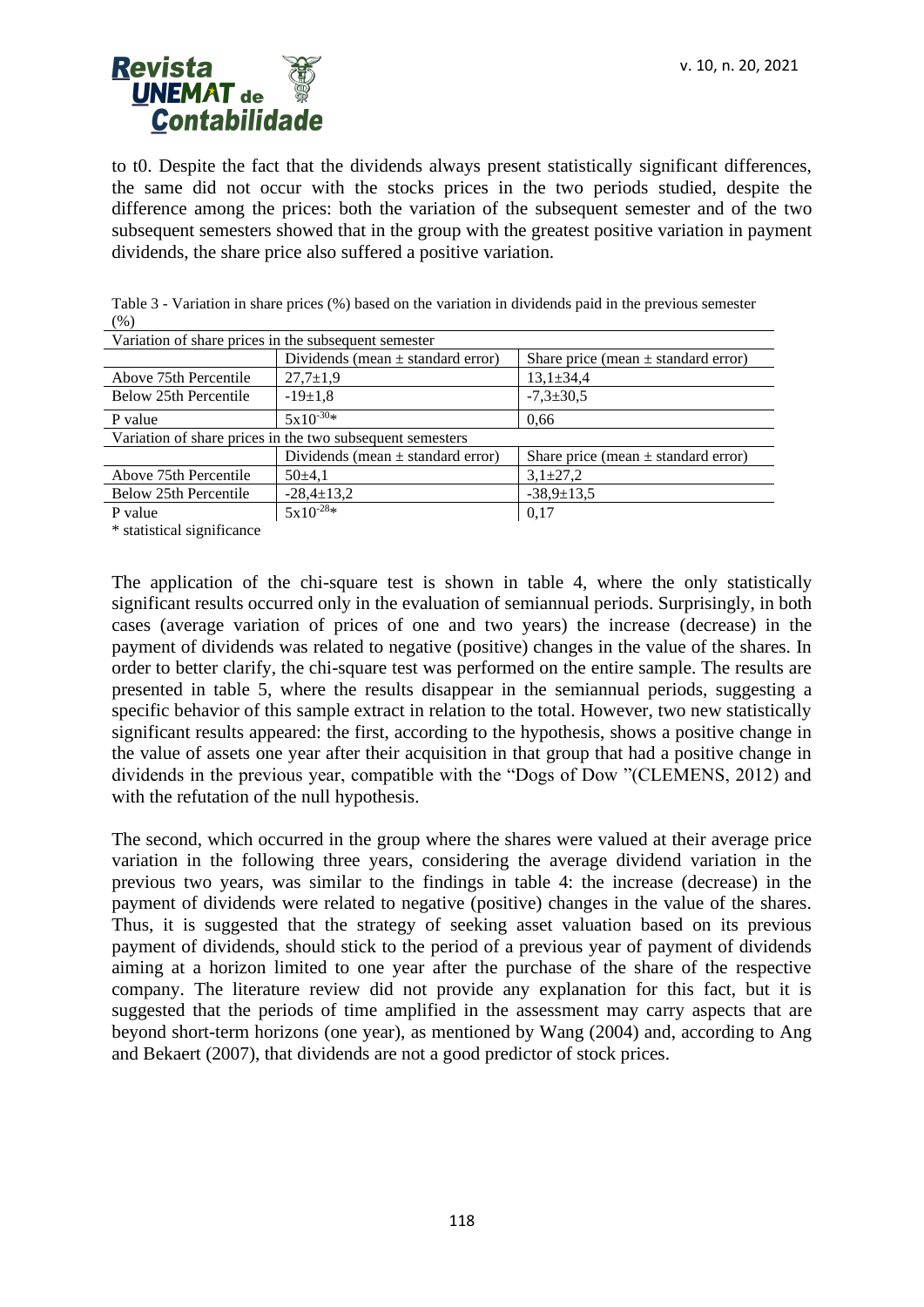

|                                 |                | $\Delta$ + share price (%) | P value     |
|---------------------------------|----------------|----------------------------|-------------|
| Annuals:                        |                |                            |             |
| $\Delta$ D-2 $\Delta$ C+1       | $\Delta$ + div | 43,4                       | 0,97        |
|                                 | $\Delta$ - div | 44                         |             |
| $\Delta$ D-1 $\Delta C{+}1$     | $\Delta$ + div | 56                         | 0,64        |
|                                 | $\Delta$ - div | 50                         |             |
| $\Delta$ D-1_ $\Delta$ C+3      | $\Delta$ + div | 54,5                       | 0,54        |
|                                 | $\Delta$ - div | 45,5                       |             |
| $\triangle$ D-2 $\triangle$ C+3 | $\Delta$ + div | 35,7                       | 0,11        |
|                                 | $\Delta$ - div | 63,1                       |             |
| $\triangle$ D-3 $\triangle$ C+3 | $\Delta$ + div | 37,5                       | 0,22        |
|                                 | $\Delta$ - div | 63,1                       |             |
| Semester:                       |                |                            |             |
| $\Delta$ D-1 $\Delta$ C+2       | $\Delta$ + div | 28,5                       | $0.033*$    |
|                                 | $\Delta$ - div | 50                         |             |
| $\Delta$ D-1 $\Delta$ C+1       | $\Delta$ + div | 27,9                       | $< 0,0001*$ |
|                                 | $\Delta$ - div | 72,7                       |             |

Table 4 - Dividends versus share value at the ends of the sample \*\*

\*\* above the 75th percentile and below the 25th percentile;  $*$  Chi square test; \* statistical significance;  $\Delta$  + share price: positive share price variation;  $\Delta$  + div: positive change in dividends;  $\Delta$ - div: negative change in dividends;  $\Delta$  D-1: variation in dividends in relation to the previous year / semester;  $\Delta C + 1$ : variation of the share value in relation to the previous year / semester; <sup>1</sup>: percentage of shares with positive change in dividends that had a positive change in value;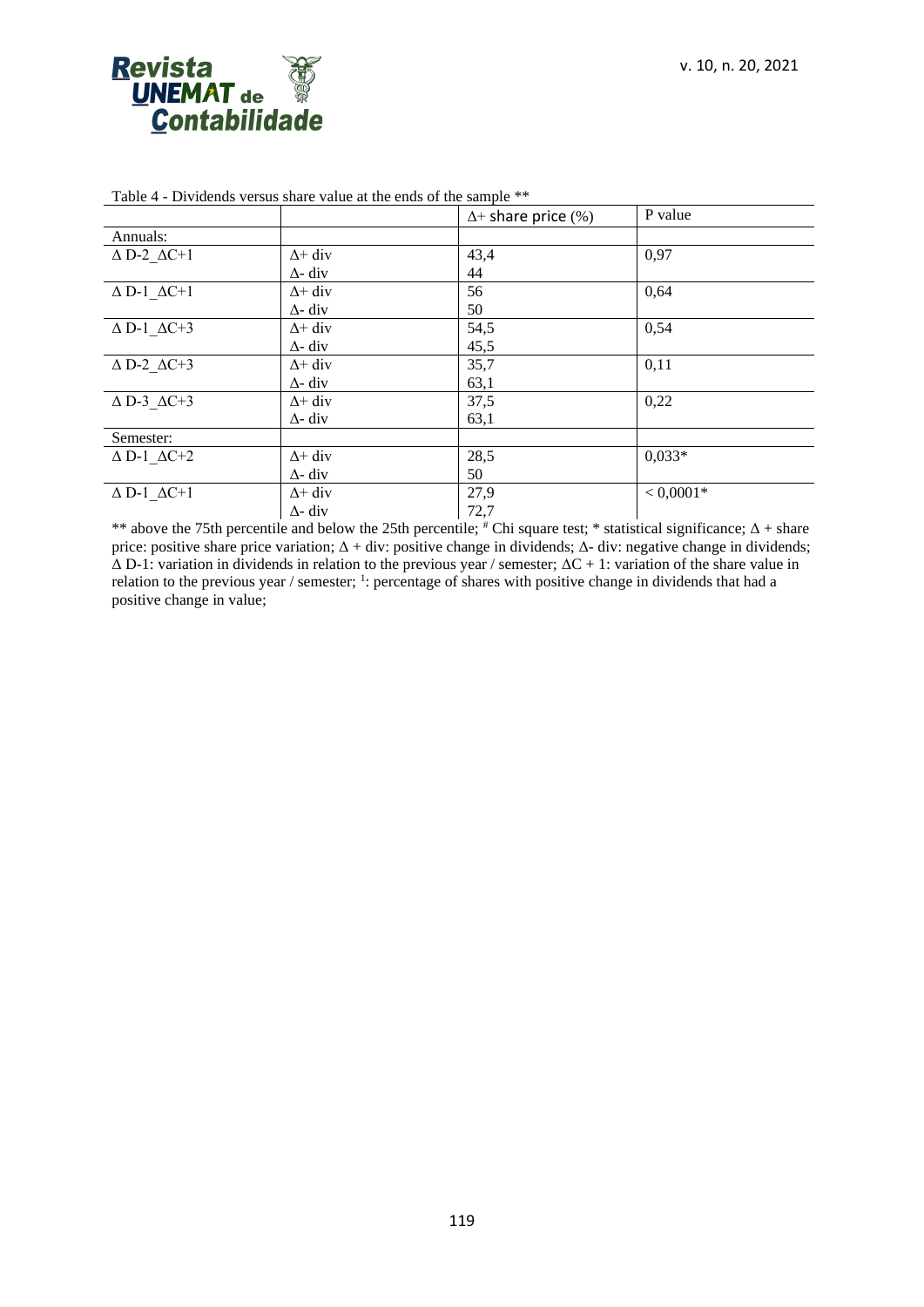

|                                 |                | $\Delta$ + share price (%) | P value  |
|---------------------------------|----------------|----------------------------|----------|
| Annuals:                        |                |                            |          |
| $\Delta$ D-2 $\Delta$ C+1       | $\Delta$ + div | 55,8 <sup>1</sup>          | 0,7      |
|                                 | $\Delta$ - div | 51,9                       |          |
| $\Delta$ D-1 $\Delta$ C+1       | $\Delta$ + div | 64,7                       | $0.057*$ |
|                                 | $\Delta$ - div | 46,5                       |          |
| $\Delta$ D-1_ $\Delta$ C+3      | $\Delta$ + div | 45,2                       | 0,83     |
|                                 | $\Delta$ - div | 47,5                       |          |
| $\Delta$ D-2 $\Delta$ C+3       | $\Delta$ + div | 42,8                       | $0.035*$ |
|                                 | $\Delta$ - div | 68,2                       |          |
| $\triangle$ D-3 $\triangle$ C+3 | $\Delta$ + div | 60                         | 0,3      |
|                                 | $\Delta$ - div | 73,5                       |          |
| Semester:                       |                |                            |          |
| $\Delta$ D-1 $\Delta$ C+2       | $\Delta$ + div | 63,4                       | 0,11     |
|                                 | $\Delta$ - div | 50                         |          |
| $\Delta$ D-1 $\Delta$ C+1       | $\Delta$ + div | 55,7                       | 0,96     |
|                                 | $\Delta$ - div | 56,1                       |          |

Table 5 - Dividends versus share value in all sample \*\*

<sup>#</sup> Chi square test; \* statistical significance;  $Δ + share$  price: positive share price variation;  $Δ + div$ : positive change in dividends;  $\Delta$ - div: negative change in dividends;  $\Delta$  D-1: variation in dividends in relation to the previous year / semester;  $\Delta C + 1$ : variation of the share value in relation to the previous year / semester; <sup>1</sup>: percentage of shares with positive change in dividends that had a positive change in value.

#### 5 Conclusions

Based on the results above, the following conclusions were reached: first, according to the hypothesis, it shows a positive change in the value of assets one year after their acquisition in that group that had a positive change in dividends in the previous year, compatible with the strategy " Dogs of Dow ". The second, derived from the group where the shares were valued at their average price variation in the following three years considering the average dividend variation in the previous two years, and in the semi-annual valuations, showed that the increase (decrease) in the payment of dividends was related to negative (positive) changes in the value of the shares. Thus, it is suggested that the strategy of seeking asset valuation based on its previous dividend payment should stick to the previous year's dividend payment period, aiming at a horizon limited to one year after the purchase of the respective company's share .

In this study, it was decided to use the dividend payment variation regardless of yield and payout. Within the context of the research hypothesis, the yield already contains the asset price, which was chosen to discard, since the parameter was the dividend paid. The same applies to not using the payout which, in addition to embedding net income, represents the company's dividend policy.

Intra-sectoral analysis shows that the electricity sector is heterogeneous in its payment of dividends, both between companies and within the same company over time. The prospects for future studies point to working within the subdivisions of the electrical system within its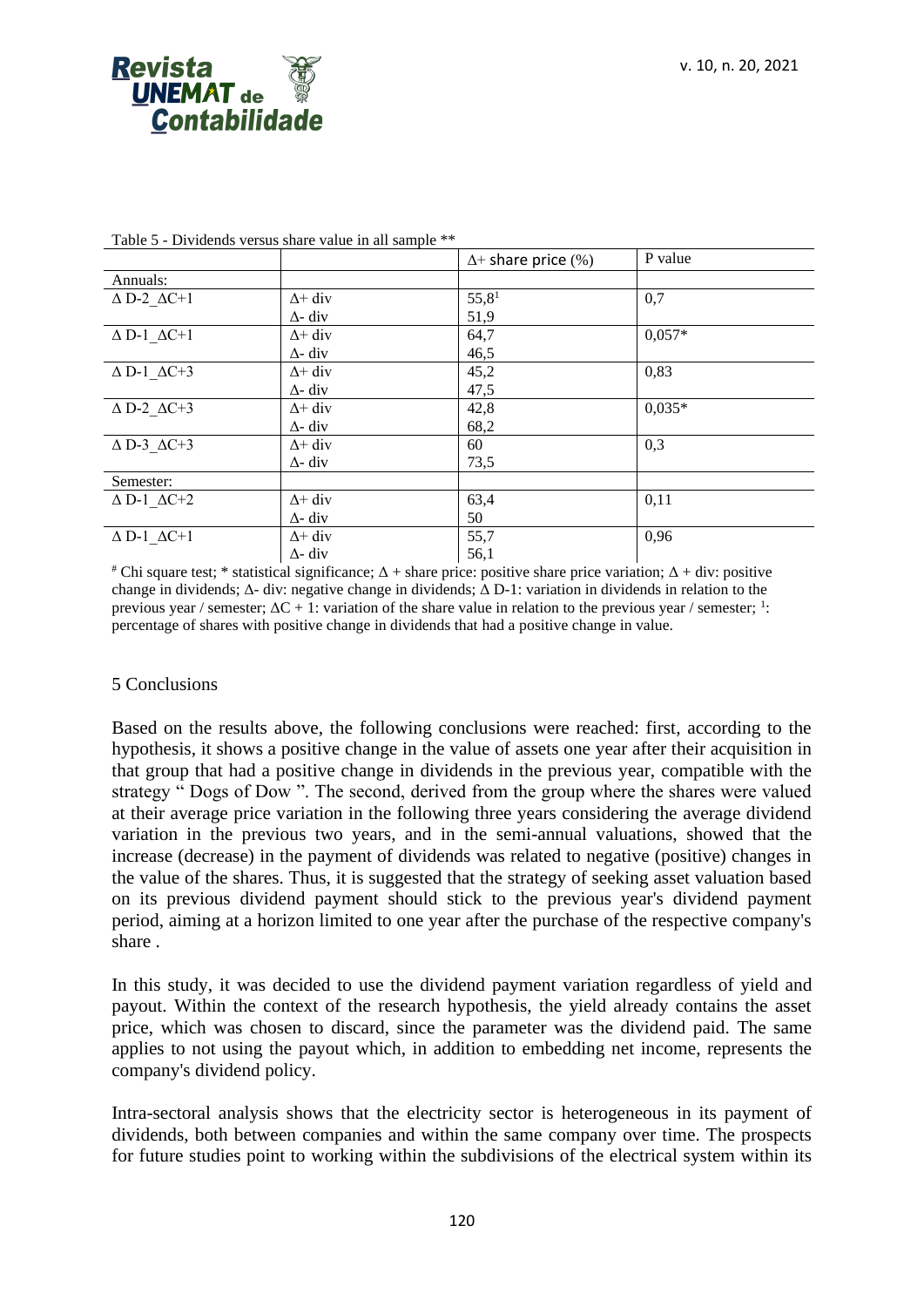

activities (generation, transmission, distribution or mixed), as well as the correlation of the payment of dividends with financial aspects such as cash flow.

References

ANG, A.; BEKAERT, G. Stock Return Predictability: Is It There? *Review of Financial Studies*, v. 20, p. 651–707, 2007.

ANJOS, L. C. M.; MONTE, P. A. O impacto da retenção de lucros no valor das empresas listadas no Ibovespa. *Revista de Informação Contábil*, v. 7, n. 2, p. 39-50, 2013.

BERNARDINO, F. F. M., PEIXOTO, F. M., FERREIRA, R. N. Governança corporativa e valor da firma: um estudo de empresas brasileiras do setor elétrico. *Revista Eletrônica de Ciência Administrativa*, v. 13, n. 2, p. 185-202, 2014.

BRIGHMAN, E. F; GAPENSKI, L. C; EHRHARDT, M. C. **Administração Financeira: teoria e prática**. São Paulo: Atlas, 2001.

BRUGNI, T. V.; RODRIGUES, A.; CRUZ, C. F.; SZUTSER, N. IFRIC 12, ICPC 01 e contabilidade regulatória: influências na formação de tarifas do setor de energia elétrica. *Sociedade, Contabilidade e Gestão*, v. 7, n. 2, p. 104-119, 2012.

BRUGNI, T. V., SARLO NETO, A., BASTIANELLO, R. F.; PARIS, P. K. S. Influência de dividendos sobre a informatividade dos lucros: evidências empíricas na BM&FBOVESPA. *Revista Universo Contábil*, v. 8, n. 3, p. 82-99, 2012.

CLEMENS, M. Dividend Investing: Strategy for Long-Term Outperformance, 2012. Avaiable at: [https://poseidon01.ssrn.com/delivery.php?ID=08911910506400512310001610906808912402204603](https://poseidon01.ssrn.com/delivery.php?ID=089119105064005123100016109068089124022046039021042055064086118096098075117110100028063033000008109016026093118026096018123088006041062046036014086018125115124122005009028066103086126019004114065109116023090021102003121100121030021018083112087068122&EXT=pdf) [9021042055064086118096098075117110100028063033000008109016026093118026096018123088](https://poseidon01.ssrn.com/delivery.php?ID=089119105064005123100016109068089124022046039021042055064086118096098075117110100028063033000008109016026093118026096018123088006041062046036014086018125115124122005009028066103086126019004114065109116023090021102003121100121030021018083112087068122&EXT=pdf) [0060410620460360140860181251151241220050090280661030861260190041140651091160230900](https://poseidon01.ssrn.com/delivery.php?ID=089119105064005123100016109068089124022046039021042055064086118096098075117110100028063033000008109016026093118026096018123088006041062046036014086018125115124122005009028066103086126019004114065109116023090021102003121100121030021018083112087068122&EXT=pdf) [21102003121100121030021018083112087068122&EXT=pdf.](https://poseidon01.ssrn.com/delivery.php?ID=089119105064005123100016109068089124022046039021042055064086118096098075117110100028063033000008109016026093118026096018123088006041062046036014086018125115124122005009028066103086126019004114065109116023090021102003121100121030021018083112087068122&EXT=pdf) Last access on November 5, 2020.

COCHRANE, S.J.; DEFINA, R.H.; MILLS, L.O. International Evidence on the Predictability of Stock Returns, *The Financial Review*, v. 28, n. 2, p. 159- 180, 1993. CORSO, R. M.; KASSAI, J. R.; LIMA, G. A. F. S. Distribuição de dividendos e de juros sobre o capital próprio versus retorno das ações. *Revista de Educação e Pesquisa em Contabilidade*, v. 6, n. 2, 154-169, 2012.

DEBONDT, W.F.M.; THALER, R. Does the Stock Market Overreact? *Journal of Finance*, v. 40, n. 3, p.793-805, 1985.

ELTON, E. J.; GRUBER, M. J. Marginal Stockholders Tax Rates and the Clientele Effect. *Review of Economics and Statistics*, 68–74, 1970.

FAMA, E.F. Stock Returns, Expected Returns, and Real Activity. *Journal of Finance*, v. 45, n. 4, p. 1089-1108, 1990.

FAMA, E.F.; FRENCH, K.R. Dividend Yields and Expected Stock returns. *Journal of Financial Economics*, v. 22, p. 3-25, 1988b.

FORTI, C. A. B., PEIXOTO, F. M., & ALVES, D. L. Fatores Determinantes do Pagamento de Dividendos no Brasil. *Revista Contabilidade & Finanças* - USP, v. 26, n. 68, 167-180, 2015.